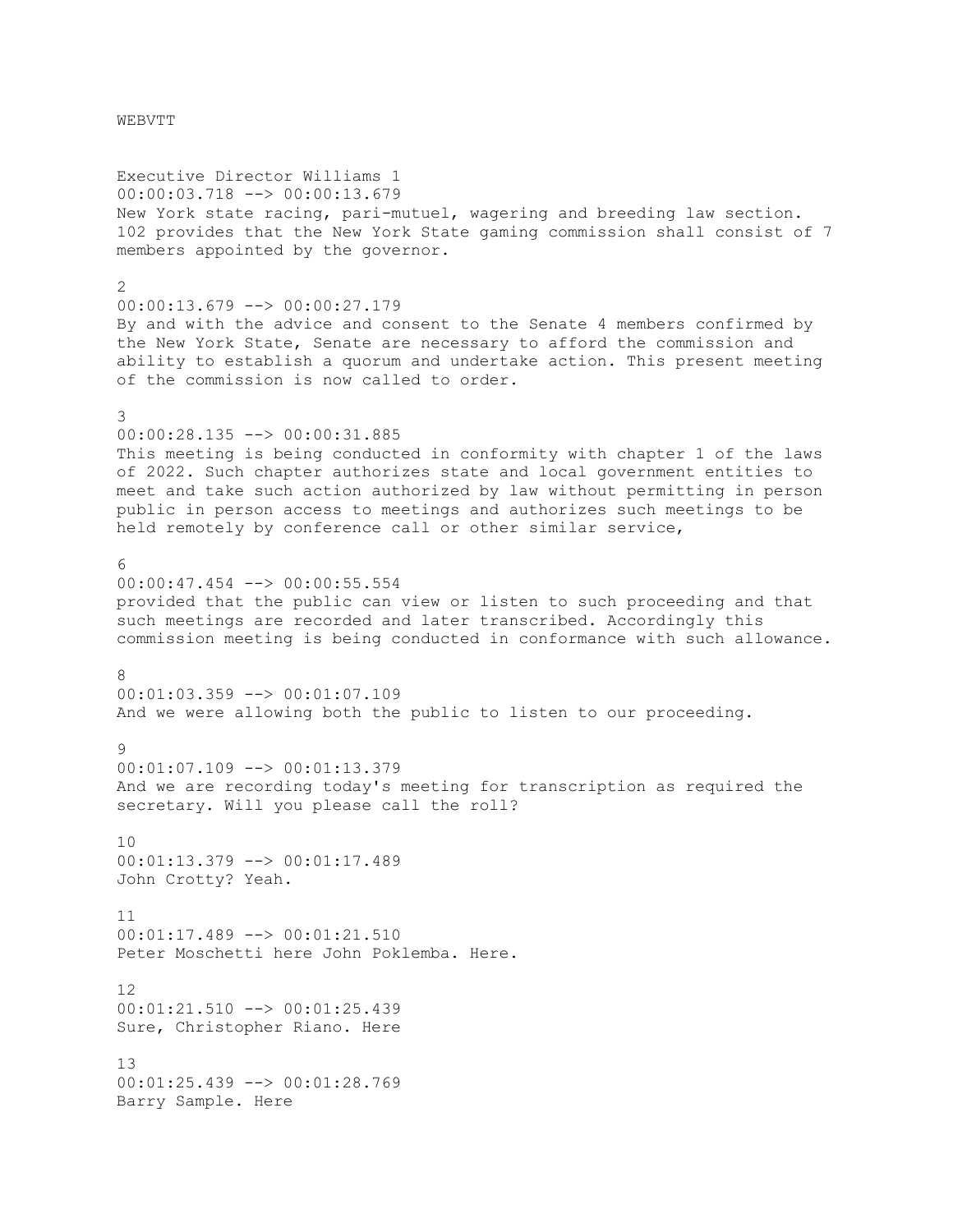14 00:01:28.769 --> 00:01:32.189 Jerry Skurnick. Here 15 00:01:32.189 --> 00:01:42.180 Miss secretary, could you please have the record reflect that a quorum of qualified members or present, not enabling the transaction of business. 16 00:01:42.180 --> 00:01:45.540 Chairman Sample. 17 00:01:47.519 --> 00:01:53.969 I recommend that Peter Moschetti be the chair for this session. I am operating remotely. 18 00:01:53.969 --> 00:02:04.379 And if no, one has any objections, I think, for continuity, it's best that Peter chairs session since he is with Rob and agency staff. 19 00:02:06.719 --> 00:02:10.020 I'm in. Moschetti: 00:02:10.020 --> 00:02:16.590 1st matter consideration of the minutes for the meeting of November 8th, 2021. 21 00:02:16.590 --> 00:02:27.629 Um, I have been provided the minutes have been provided to members in advance at this time. I'd like to ask the members if there are any edits corrections or amendments. 22 00:02:28.830 --> 00:02:34.830 Hearing none, Miss Secretary please let the record reflect that the minutes were accepted. 23  $00:02:34.830$  -->  $00:02:45.479$ Now, 2nd matter is Rulemaking. New York state racing to wagering and pari-mutuel and breeding Law section. 104.19 authorizes the commission. 24 00:02:45.479 --> 00:02:55.020 To promulgate rules and regulations that it deems necessary to carry out its responsibility as a result the commission will from time to time propagate rules.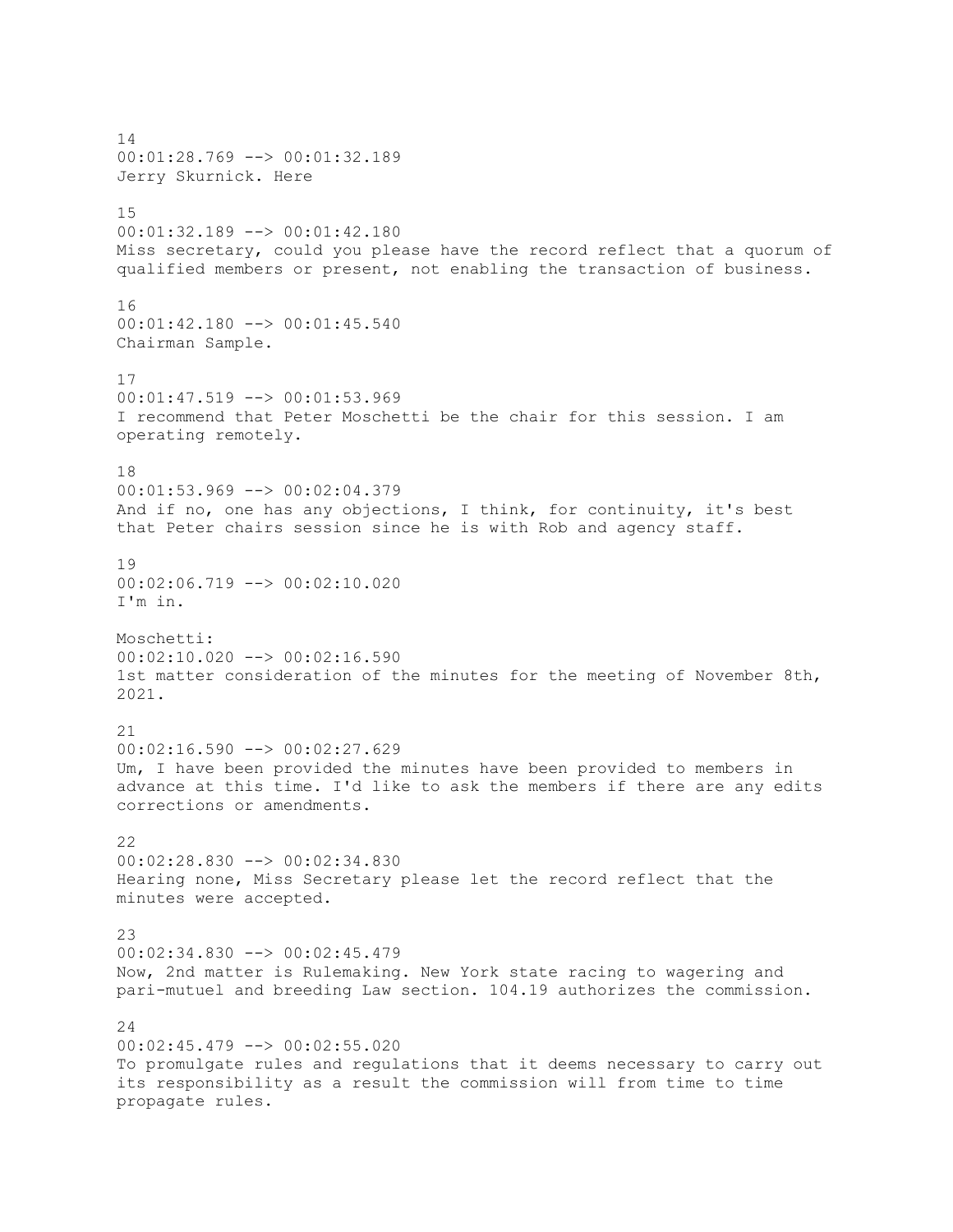25 00:02:55.020 --> 00:03:02.490 And rule amendments, pursuant to the state administrative procedure act. Today. We have 1 rule for adoption. 26 00:03:02.490 --> 00:03:06.030 And 6 proposals for consideration. Williams: 27 00:03:06.030 --> 00:03:19.409 For commission consideration is adoption of regulations to establish discretion to require a thoroughbred jockey to serve a suspension for a riding violation at the same track, which the violation occurred. 28 00:03:19.409 --> 00:03:25.050 A notice of proposed rulemaking was published in the September 15th 2021 state register. 29 00:03:25.050 --> 00:03:33.360 Meaning that the public comment period expired on November 15th 2021 1, public comment was received. 30 00:03:33.360 --> 00:03:44.430 This from the jockey guild, the guild poses codifying this penalty as a regular policy as a regulation. Instead they suggest that hearing requests. 31 00:03:44.485 --> 00:03:51.895 Brought in bad faith should subject to jockey to sanctions. If the appeal is found to be brought frivolously. 32 00:03:52.764 --> 00:04:07.555 The jockey's guild also suggests that the regulation be amended to allow jockeys who are suspended for minor riding violations for 10 days or less to be permitted to ride in designated races during the suspension serving a day of the suspension at a 33 00:04:07.555 --> 00:04:10.014 later time to make up for the designated race day. 34 00:04:10.349 --> 00:04:15.419 The guild suggests that such a policy may decrease the number of jockey challenges.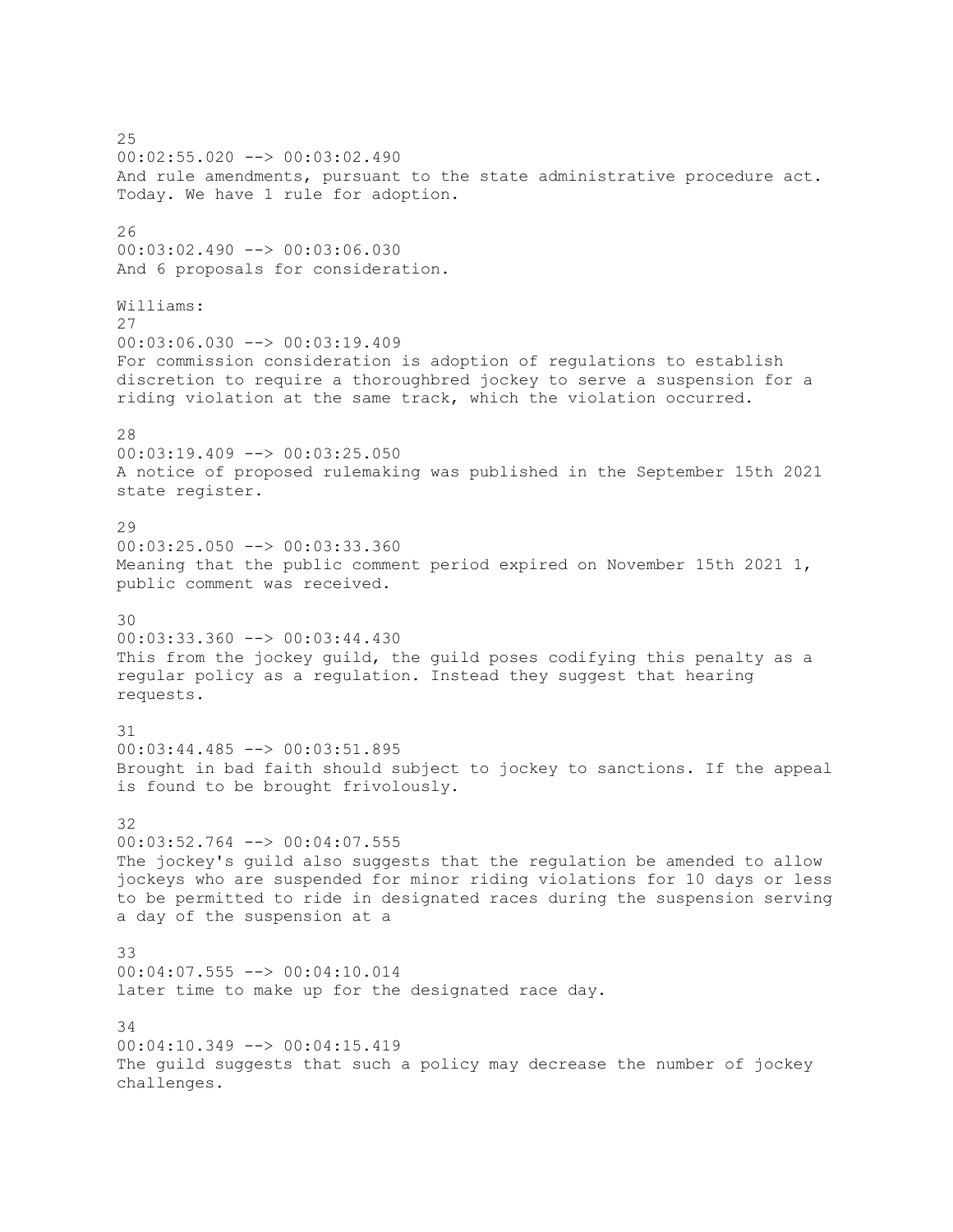35 00:04:15.419 --> 00:04:26.519 And the alternatives, the jockeys guild states, that if the proposed rule is adopted, it should retain the provision allowing for Stewart discretion whether a penalty should be served at the same race track. 36 00:04:27.264 --> 00:04:41.153 Staff notes that commission rule 4550.11 contains a provision to assess an additional penalty for a frivolous appeal, which is defined as 1 commenced in bad faith, or for purposes of delay or as 1. that is unreasonable. 37 00:04:41.574 --> 00:04:42.593 And without substance or merit. 38 00:04:45.778 --> 00:04:52.048 That current role puts the burden on the commission to prove frivolous at an additional hearing. 39  $00:04:52.048$   $\rightarrow$  00:05:01.559 The staff believes that this has created an insufficient deterrent for Jockey appeals taken for the purpose of delaying serving the suspension. 40 00:05:01.559 --> 00:05:06.959 Due process is observed in any requested riding infraction here. 41 00:05:06.959 --> 00:05:11.608 This rule would not change the commission's burden to establish a rule violation. 42 00:05:11.608 --> 00:05:16.738 Once a violation is found the proposed rule would create the discretion to direct. 43 00:05:16.738 --> 00:05:21.869 When the penalty is served, furthering the integrity of each race meet. 44 00:05:21.869 --> 00:05:32.579 Staff believes that allowing the jockeys to race in more lucrative designated race days during the suspension would diminish the return to careless riding and other crack infractions. 45 00:05:32.579 --> 00:05:36.569 Stock recommends that the commission adopt this rule making.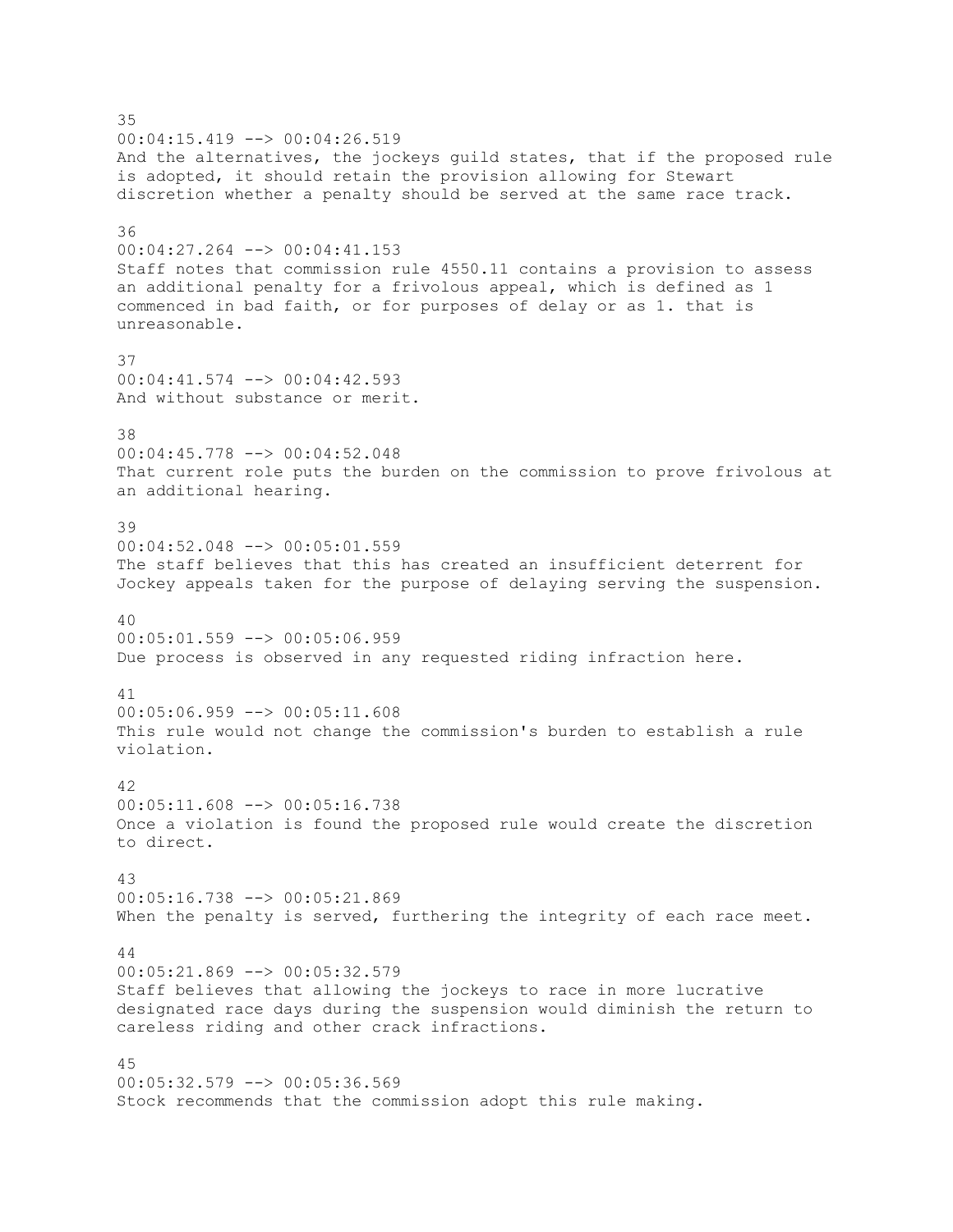Moschetti 46  $00:05:36.569$  -->  $00:05:49.769$ Do the commissioners have any questions on the adoption of a rule permitting discretion to require a thoroughbred jockey to serve as suspension for a riding violations at a track where the violation occurs? 47 00:05:51.209 --> 00:05:54.298 Hearing none now, I have a motion to adopt this rule. 48 00:05:54.298 --> 00:05:58.559 So moved the 2nd. 49 00:05:58.559 --> 00:06:04.709 4th, is there any discussion on the motion. 50 00:06:06.569 --> 00:06:10.139 Hearing none all in favor. 51 00:06:10.139 --> 00:06:13.889 All right any opposed. 52 00:06:13.889 --> 00:06:21.713 The motion carries for commission consideration or amendments to the regulation, governing licensing requirements for a jockey's agent. 53 00:06:22.314 --> 00:06:32.814 This proposal would remove the requirement that a person applying for a license as a jockey's agent had been licensed and has acted as an exercise person, apprentice jockey or jockey. 54 00:06:33.238 --> 00:06:35.783 Assistant trainer or trainer in this, 55 00:06:35.783 --> 00:06:48.774 or in another jurisdiction for at least 1 year the proposed changes would instead allow the Stewards or another commission designee to determine whether an applicant is qualified by reason of experience background and knowledge. 56 00:06:49.584 --> 00:06:54.894 The proposed amendments to the rule would be consistent with the

requirements for an applicant for Jockey agents,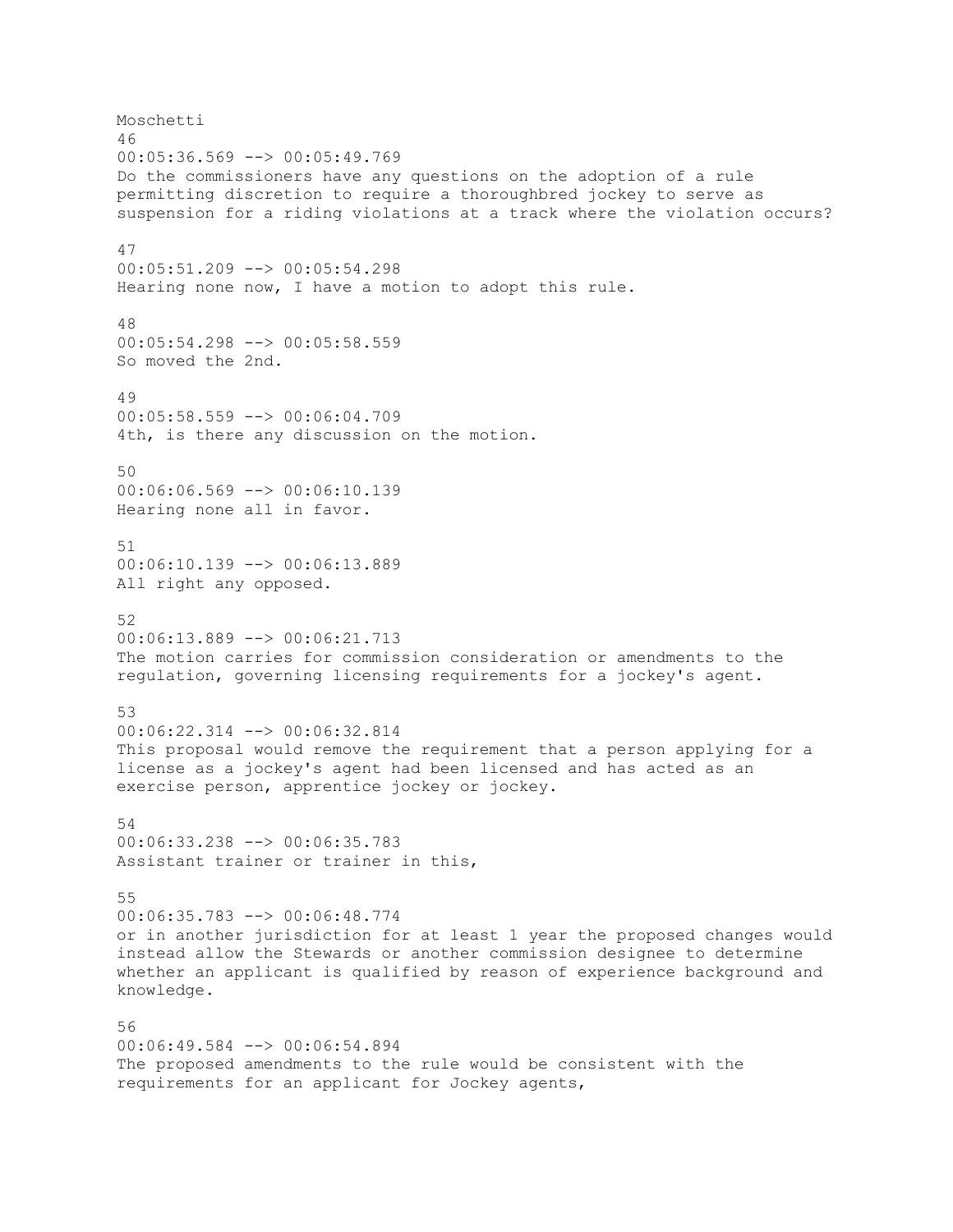57 00:06:54.894 --> 00:06:59.783 license contained in the Model rules of racing issued by the association of racing commissioners,international, 59 00:07:01.163 --> 00:07:07.434 the Model rules of racing do not require a container a requirement to have been licensed. 60 00:07:07.738 --> 00:07:20.189 In another capacity for at least a year staff recommends that the commission authorize this proposed rule maker. Are there any questions on the proposal of an amendment to the jockey agent qualification rule? 61  $00:07:20.189$  -->  $00:07:26.249$ Well, hearing none may have a motion to propose this rule. 62 00:07:27.478 --> 00:07:30.809 So move some of 2nd. 63 00:07:30.809 --> 00:07:34.889 Yeah, good. 64 00:07:34.889 --> 00:07:41.369 Any discussion on the motion hearing none all in favor. 65 00:07:41.369 --> 00:07:45.389 Aye, aye any opposed. 66 00:07:46.619 --> 00:07:54.119 The motion carries for commission consideration or amendments to the current thoroughbred pick 5 rule. 67 00:07:54.444 --> 00:08:06.084 This proposed rulemaking would amend commission rule 4011.25 to allow each thoroughbred race track the option of carrying over 100% of the net pool, or carrying over 75% of the net pool and paying at a consolation of 25%.  $68$ 00:08:09.329 --> 00:08:17.788 Prior written approval of the commission would be required before racetrack could change the method of apportioning. a pick, 5 pool.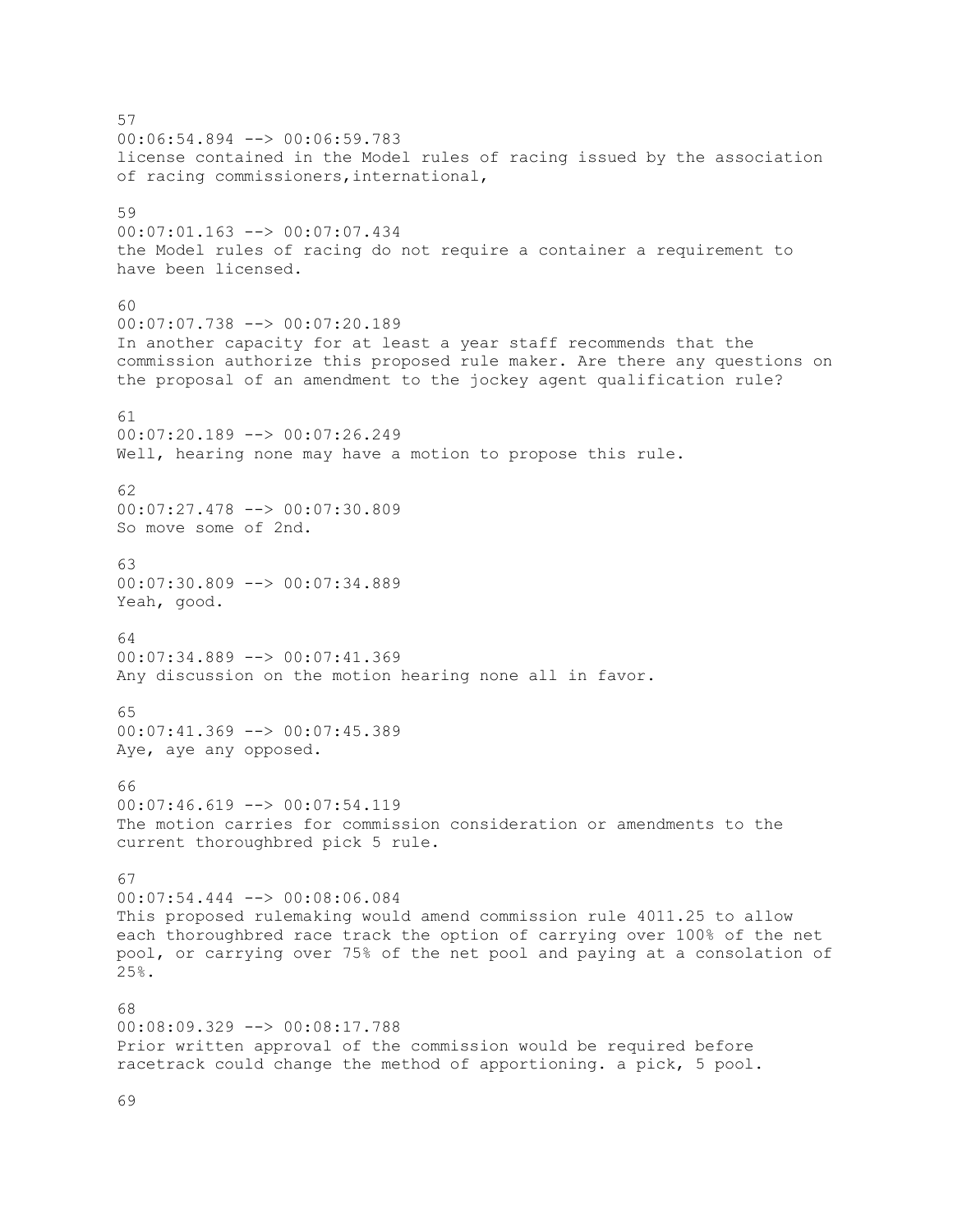00:08:17.788 --> 00:08:26.369 This proposal is similar to rules in effect in other jurisdictions such as California, Florida, Kentucky, and New Jersey. 70 00:08:26.369 --> 00:08:30.744 Which mirror the Model rules of racing issued by the association of race and commissioners, 71 00:08:30.744 --> 00:08:34.854 international staff believes that the proposed changes to the pick, 72 00:08:34.854 --> 00:08:44.514 5 rule would give tracks more flexibility and discretion to remain competitive on a regional basis and recommends that the commission authorize the proposal. 73 00:08:44.788 --> 00:08:51.989 Of this rulemaking, do any of you have questions on the proposal of an amendment to the thoroughbred pick 5 rule? 74 00:08:53.489 --> 00:08:57.479 Hearing none yeah. Now I have a motion to propose this rule. 75 00:08:57.479 --> 00:09:00.538 Moved 2nd. 76 00:09:00.538 --> 00:09:08.399 2nd, is there any discussion on the motion hearing none all in favor. 77 00:09:08.399 --> 00:09:11.639 Hi all right. All right. 78 00:09:11.639 --> 00:09:16.109 Opposed: the motion carries. 79  $00:09:16.109$  -->  $00:09:25.528$ For commission consideration, or amendments to the current thoroughbred and standard bred, pick 4 rules regarding consolation pools and carryovers. 80 00:09:25.528 --> 00:09:37.408 This proposed rulemaking would amend commission rules for 011.24 and 422.46 to allow a thoroughbred and standard red racetrack.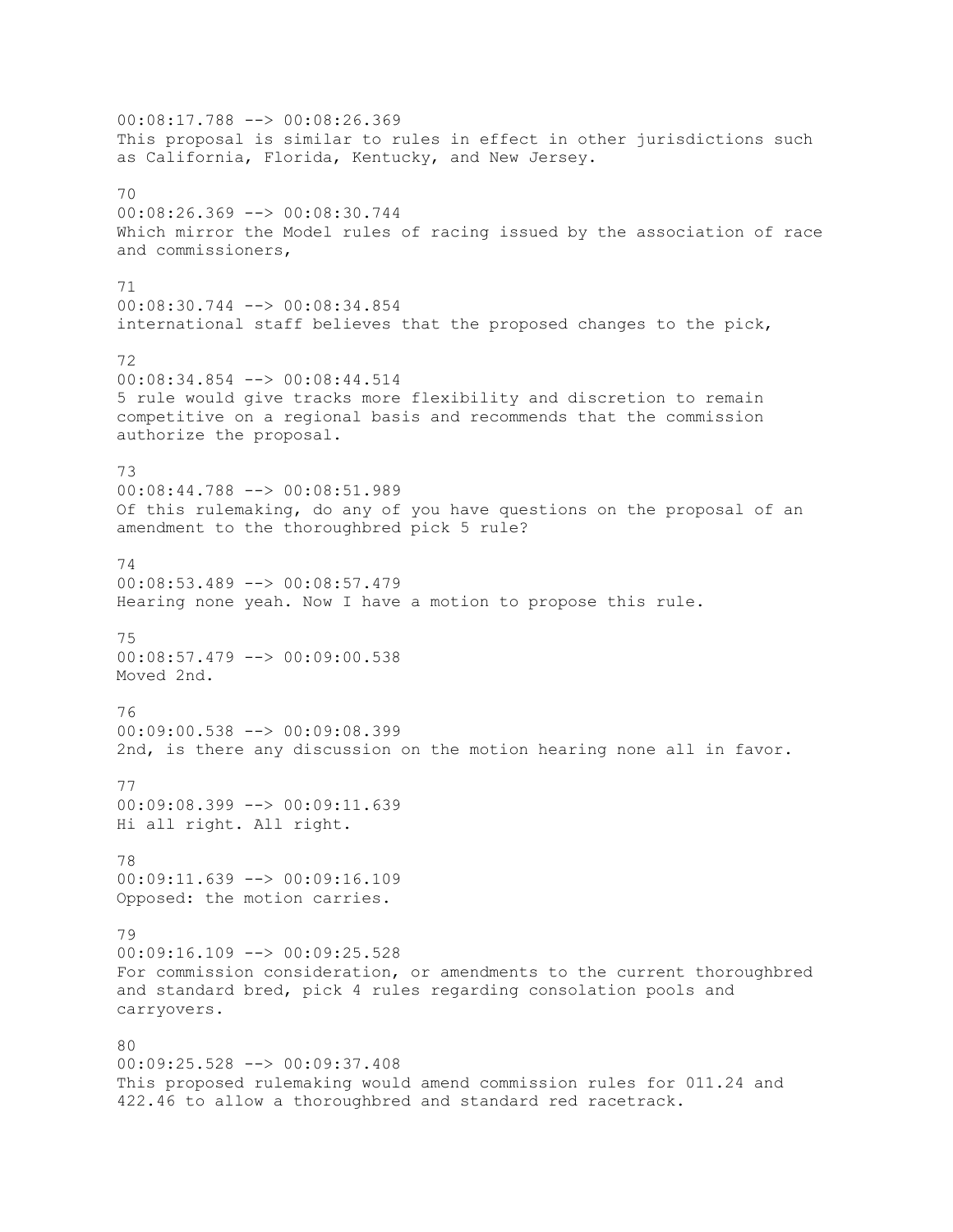81 00:09:37.408 --> 00:09:41.489 The option of offering a consolation payout for pic, 4 wagers. 82 00:09:41.489 --> 00:09:52.979 The proposed rule making would allow tracks to either carry over 100% of the net pool, or carry over 75% of the net pool and payout a consolation of 25%. 83 00:09:52.979 --> 00:10:00.629 Prior written approval of the commission would be required before a track, could change the method of a portioning the pick plot for pool. 84 00:10:00.629 --> 00:10:03.808 These changes would mirror the proposed changes. 85 00:10:03.808 --> 00:10:07.918 To the thoroughbred pick 5 rule, which were just considered. 86 00:10:07.918 --> 00:10:11.278 And mirror the current thoroughbred pick 6 rule. 87 00:10:11.278 --> 00:10:16.649 This proposal is similar to rules already in effect in other jurisdictions, such as Florida. 88 00:10:16.649 --> 00:10:28.168 Kentucky and New Jersey, but staff believes that the proposed changes to the pic, 4 rule would give race tracks more flexibility and discretions remain competitive on a regional basis. 89 00:10:28.168 --> 00:10:33.328 Staff recommends that the commission authorized this proposed rulemaking. 90 00:10:33.328 --> 00:10:37.349 Are there any questions on the proposal amendment? 91 00:10:37.349 --> 00:10:41.729 To the thoroughbred and standard bread pick 4 rules. 92 00:10:41.729 --> 00:10:47.759 Hearing none may I have a motion to propose this rule.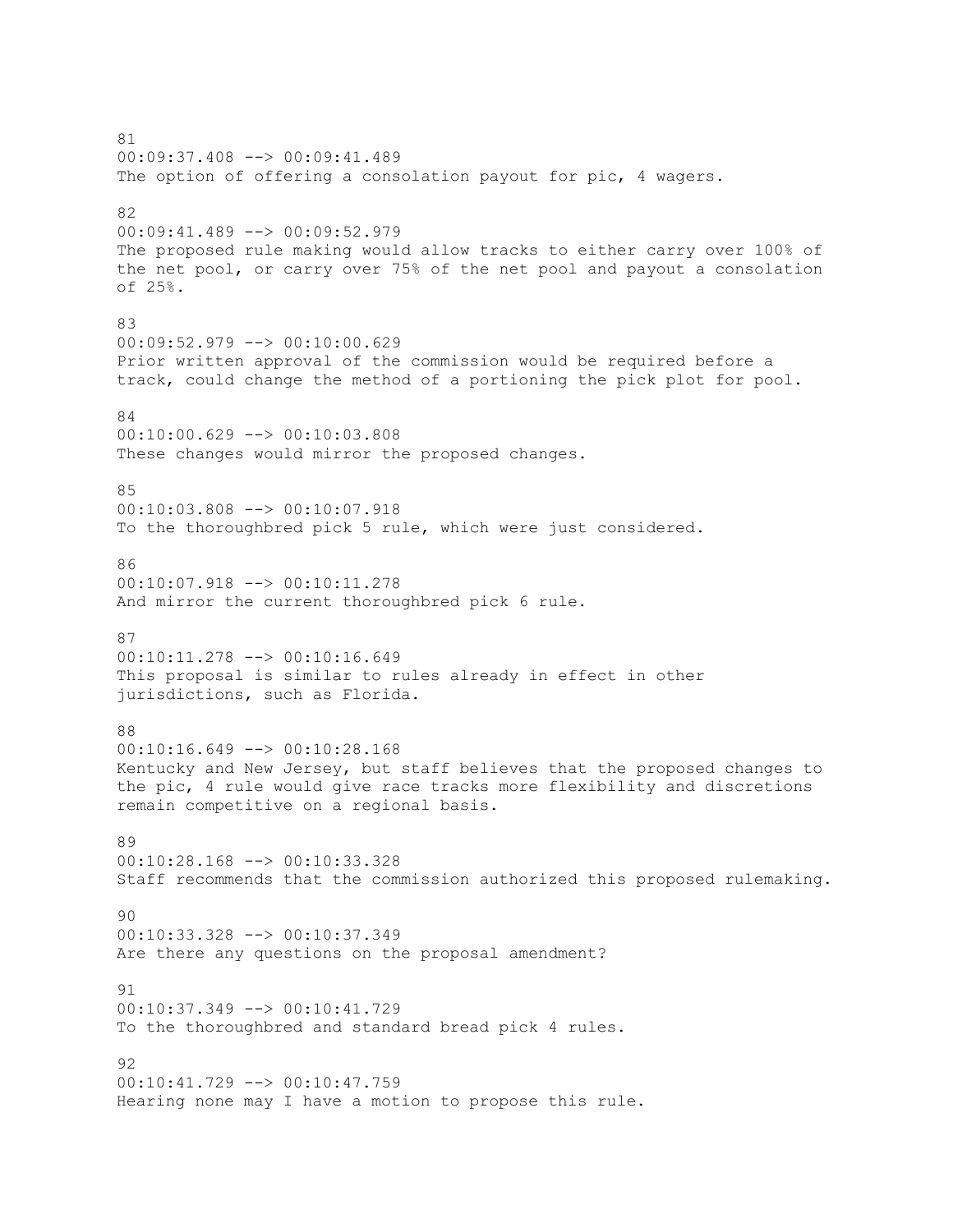93  $00:10:47.759$   $\longrightarrow$   $00:10:51.028$ So. 94 00:10:51.028 --> 00:10:56.578 4th.  $95$ 00:10:57.958 --> 00:11:02.548 Any discussion on this motion hearing none. 96 00:11:02.548 --> 00:11:06.538 All in favor aye. 97 00:11:06.538 --> 00:11:09.719 Aye, aye any opposed. 98 00:11:10.739 --> 00:11:18.749 The motion carries. For commission consideration are amendments to the jockey equipment, weighing rules in thoroughbred racing. 99 00:11:18.749 --> 00:11:26.339 This proposal would rename commission rule. 403.32 items weighed with Jockey 100 00:11:26.339 --> 00:11:31.918 From weighing out and would eliminate jockeys being weighed with muzzles. 101 00:11:31.918 --> 00:11:41.879 Martingales and breast plates. This proposal originates with our state stewards. Who have noted that race tracks in California, Florida, Kentucky. 102 00:11:41.879 --> 00:11:46.979 New Jersey, Pennsylvania, and Texas do not have jockeys weighing out with these items. 103 00:11:46.979 --> 00:11:55.859 Staff recommends that the commission authorize the proposal of this rulemaking. Does anyone have questions on this proposal? 104 00:11:57.418 --> 00:12:00.568 Hearing none may have a motion to propose this rule.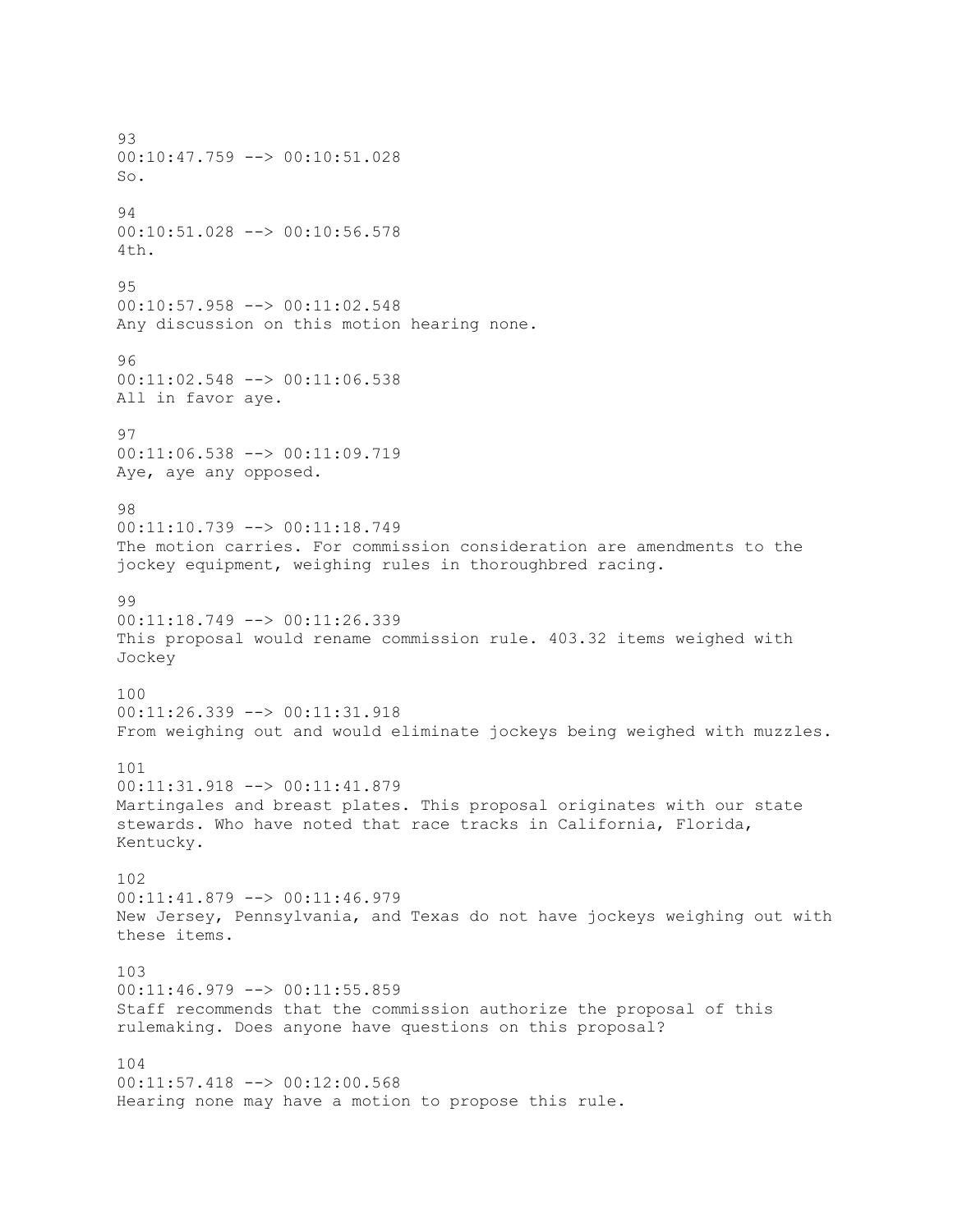105  $00:12:00.568$  -->  $00:12:04.859$ So. 106 00:12:04.859 --> 00:12:08.458 6th. 107 00:12:08.458 --> 00:12:12.989 Any discussion on the motion. 108 00:12:12.989 --> 00:12:17.519 Hearing none all in favor. 109 00:12:17.519 --> 00:12:21.958 Aye, aye any opposed. 110 00:12:21.958 --> 00:12:25.349 The motion carries. 111 00:12:25.349 --> 00:12:34.198 For commission consideration is a proposed rulemaking to establish a standard time period for requesting a hearing on horse racing license determinations. 112 00:12:34.198 --> 00:12:37.769 Set forth acceptable service methods for the commission. 113 00:12:37.769 --> 00:12:42.418 And set forth, the duty of licenses to keep addresses updated for the commission. 114 00:12:42.418 --> 00:12:47.879 New York race and pari-mutuel wagering and breeding law section 321. 115  $00:12:47.879$  -->  $00:12:54.208$ Provides that an applicant for a harness racing license must request the hearing to challenge or denial within 10 days. 116 00:12:54.208 --> 00:13:02.308 After notice of the licensing decision, but there are no similar requirements for other types of racing licenses other than quarter horse racing.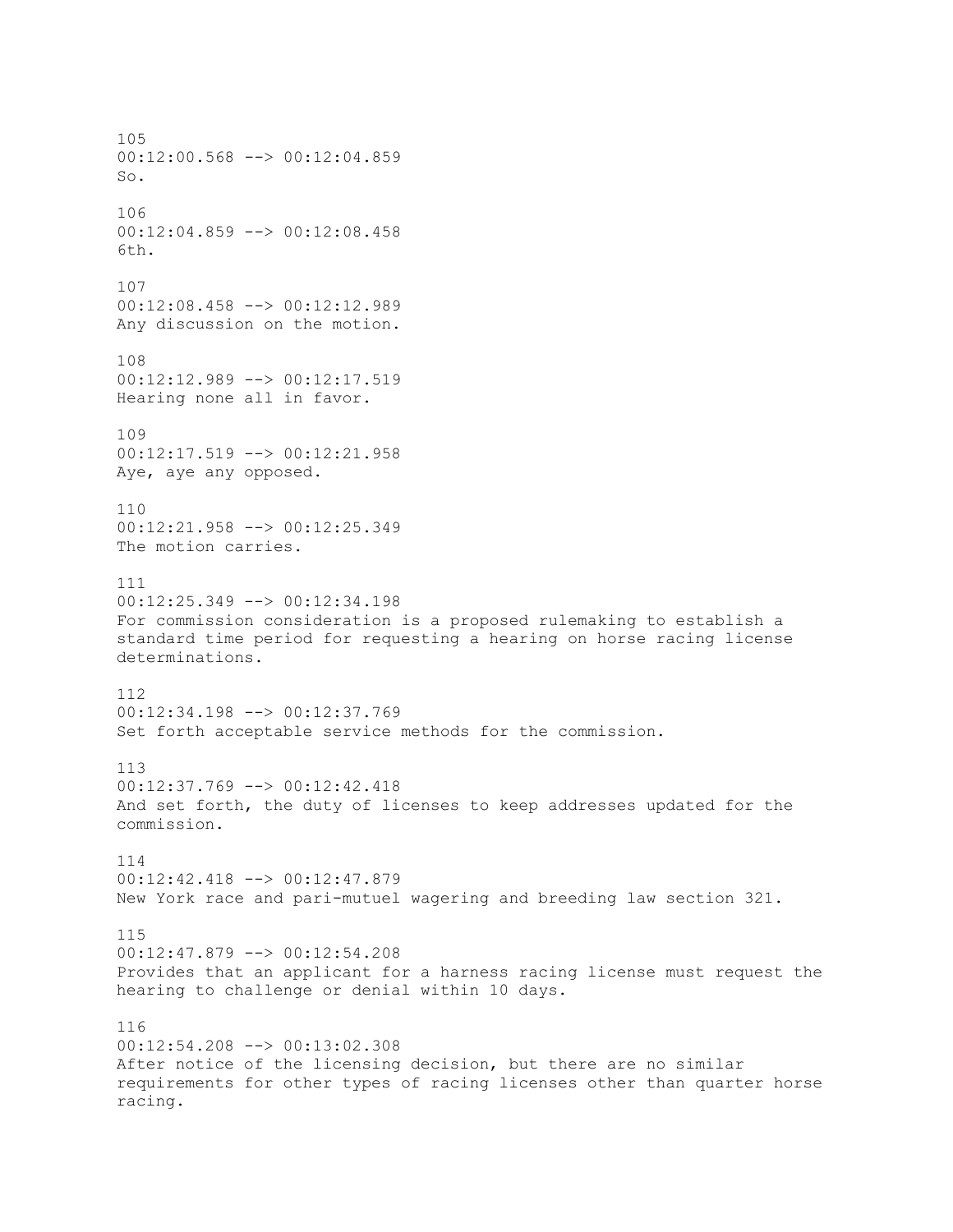117 00:13:02.308 --> 00:13:10.619 Which is not currently operating. This proposal would administratively set consistent time periods for when a license hearing may be requested. 118 00:13:10.619 --> 00:13:14.729 For all racing licensees that is 10 days. 119 00:13:14.729 --> 00:13:19.619 From receipt or 15 days from mailing if the notice has been sent by 1st class mail. 120 00:13:19.619 --> 00:13:23.788 Once requested a hearing date would be set for a later date. 121 00:13:23.788 --> 00:13:27.479 And the agency adjudication process would take place. 122 00:13:27.479 --> 00:13:32.308 Acceptable methods of service for all commission matters would also be prescribed. 123 00:13:32.308 --> 00:13:39.629 Does anyone have any questions on the proposals or standardized racing license, hearing request and service methods? 124 00:13:39.629 --> 00:13:44.399 Hearing none may have a motion to propose this rule. 125 00:13:44.399 --> 00:13:47.399 So moved 2nd. 126 00:13:47.399 --> 00:13:52.979 4th does anyone which discussion on the motion. 127 00:13:52.979 --> 00:13:58.589 All in favor. 128 00:13:58.589 --> 00:14:02.188 Aye, aye any opposed. 129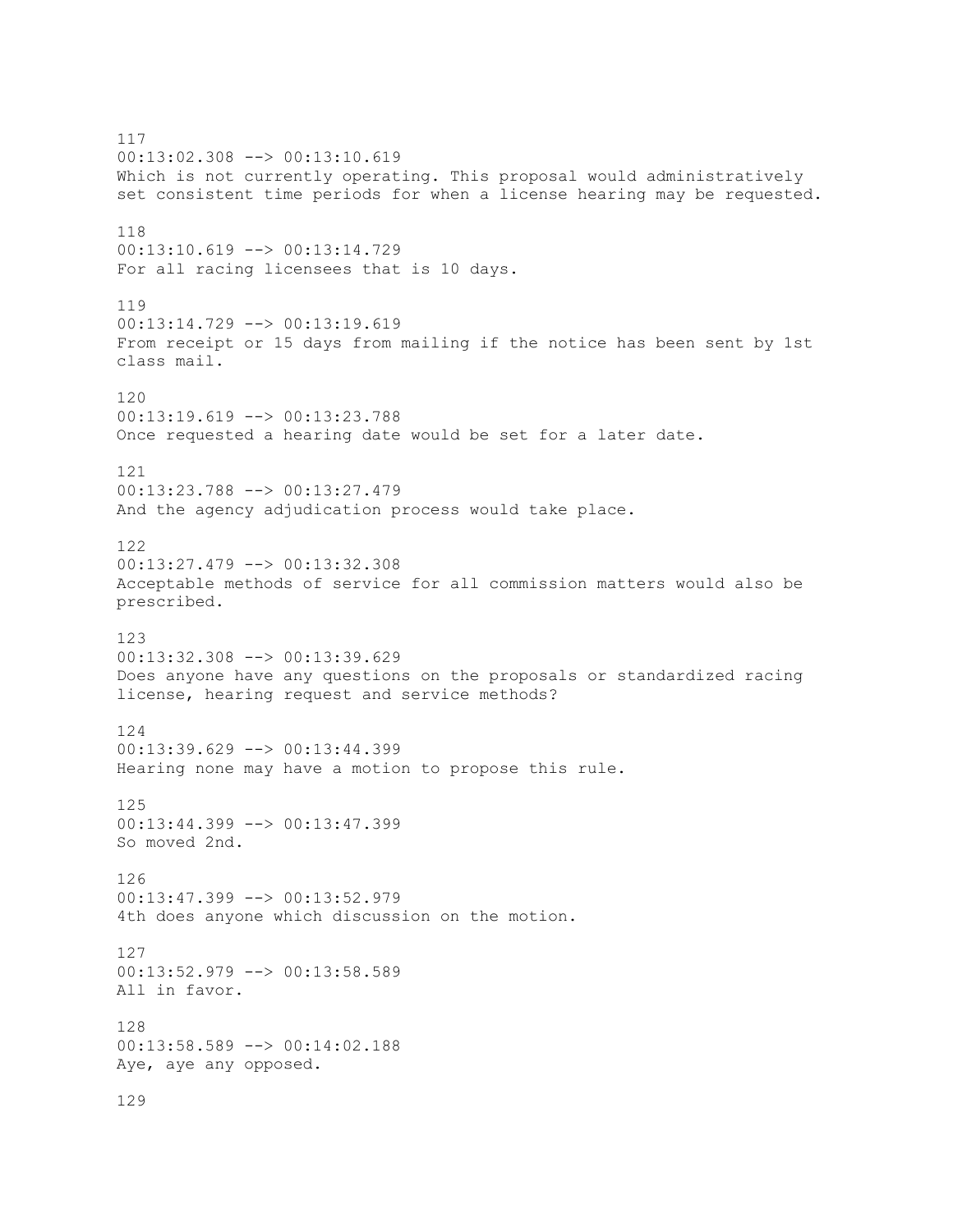00:14:02.188 --> 00:14:05.519 The motion carries. 130 00:14:05.519 --> 00:14:13.109 The final rule for consideration today is an amendment to the regulations, governing mandatory coupling of entries and thoroughbred racing. 131 00:14:13.109 --> 00:14:22.078 Commission rules generally require coupling of entries in certain circumstances that bettors may perceive to present a conflict of interest among competitors in the event. 132 00:14:22.078 --> 00:14:28.438 Including these types of requirements is when a jockey has a familial or other types of relationships with each other. 133 00:14:28.438 --> 00:14:42.509 Or, with trainers, in the race, the history of the rule is unclear, but it appears that the role might have been intended to address concerns when, with spouses testifying against 1, another, and an attempt to mitigate bettors' concerns. 134 00:14:42.509 --> 00:14:45.568 That a party may not extend maximum effort. 135 00:14:45.568 --> 00:14:56.188 When competing against a related party last year, the Senate and the Assembly passed legislation that would have prohibited the commission from requiring a couple of entries and thoroughbreds. 136 00:14:56.188 --> 00:14:59.729 Horse races when a horse is trained or written by a spouse. 137 00:14:59.729 --> 00:15:03.509 Parent issue, or a member of the household of another Jockey. 138 00:15:03.509 --> 00:15:11.308 In the race. Governor. Kathy Hochul vetoed the bell,but directed the commission to review the continued need for the mandatory coupling. 139  $00:15:11.308$   $\rightarrow$   $00:15:24.869$ And circumstances under which a requirement may be relaxed and to seek input from industry stakeholders and the wagering public regarding the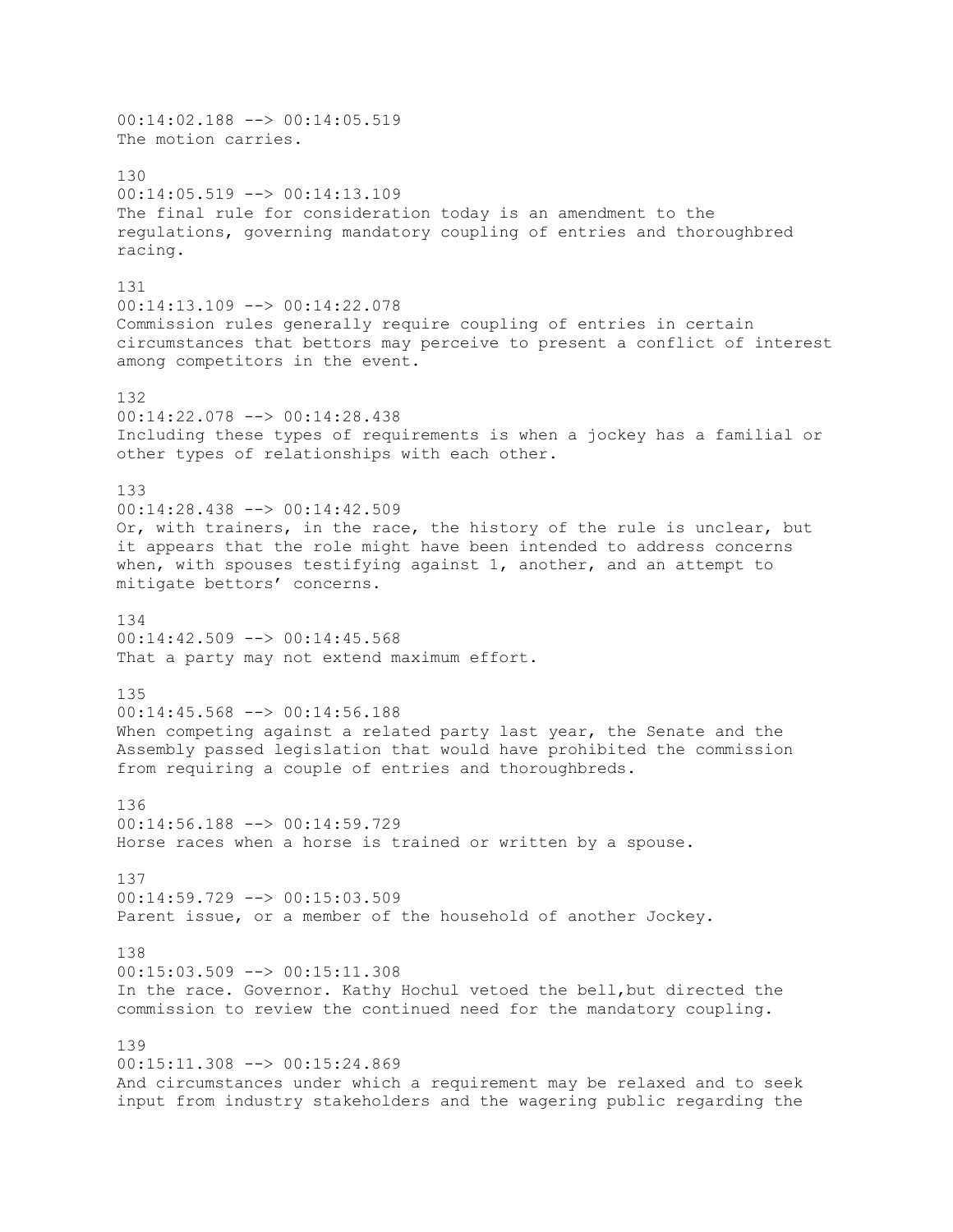topic, following the governor's direction commission staff, conducted a public hearing. 140 00:15:24.869 --> 00:15:30.778 On January 11th, 2022, the hearing received input from the Assembly sponsor. 141 00:15:30.778 --> 00:15:34.798 A racing law, scholar and industry stakeholders. 142 00:15:34.798 --> 00:15:38.428 On both the jockey coupling issue and with the general topic. 143 00:15:38.428 --> 00:15:42.389 Of potential conflicts in sports events upon which wagering occurs. 144 00:15:43.528 --> 00:15:47.458 1 comment that resonated with staff was made by William Gotimer. 145 00:15:47.458 --> 00:15:52.889 Who noted that the New York rules sought to protect the public from a particularized harm. 146 00:15:52.889 --> 00:16:01.408 Yet the state allowed New York patrons to wager on simulcast of races that allowed the exact behavior prohibited in state. 147 00:16:01.408 --> 00:16:10.198 Accordingly after consideration of views expressed at the hearing and noting that the racing industry is trending towards the national uniformity of rules. 148 00:16:10.198 --> 00:16:18.928 Staff recommends removing the requirement to couple entries with jockeys with a relationship among them, or other participants in the race. 149 00:16:18.928 --> 00:16:28.828 The commission steward would retain the discretion to require coupling in any circumstances in which the steward concludes Coupling is necessary in the public interest. 150 00:16:28.828 --> 00:16:36.119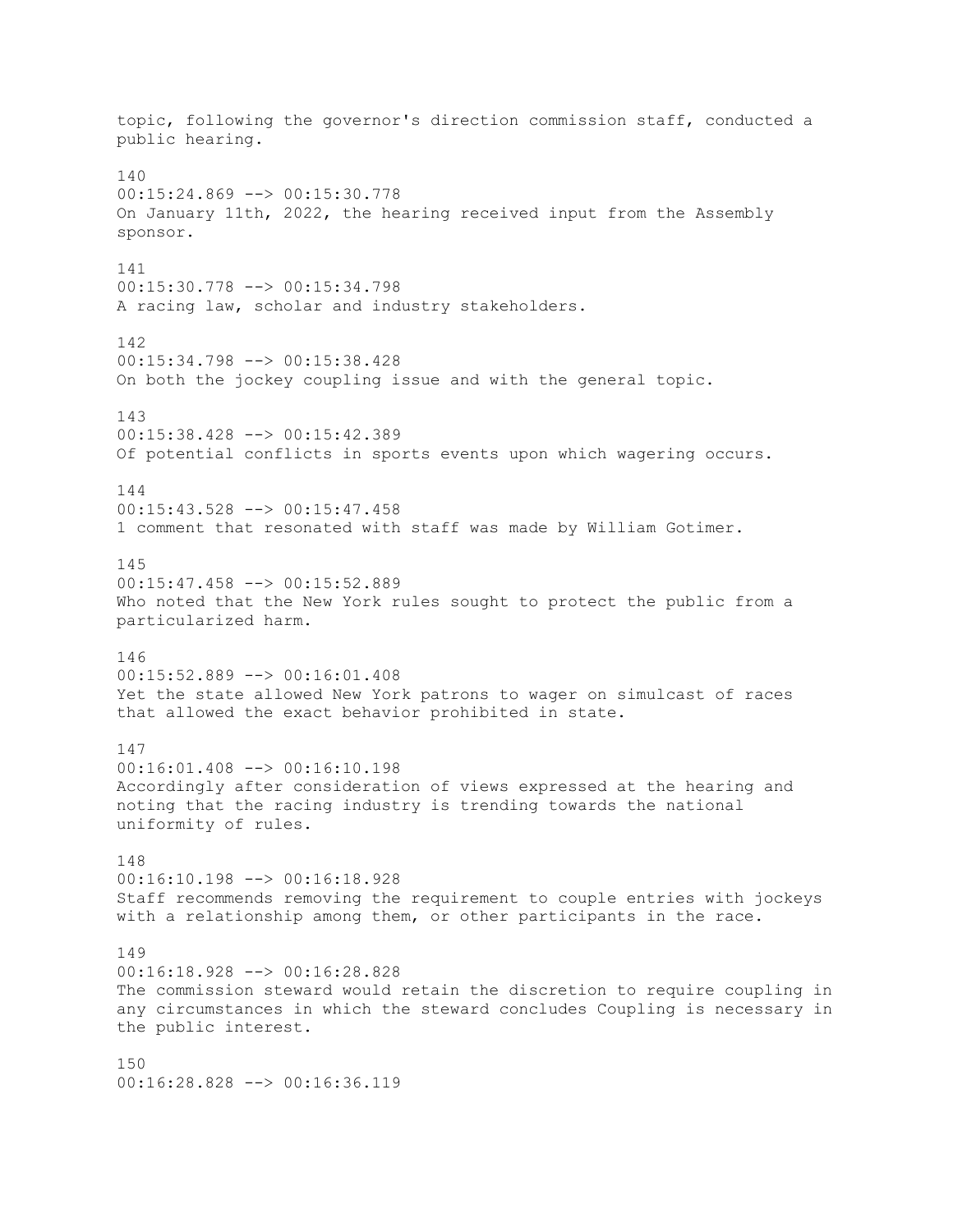Which should continue to protect the interest of the wagering, public and unusual or unforeseen in circumstances in a particular race. 151 00:16:36.119 --> 00:16:41.129 In addition to making this recommendation staff notes that review and consideration. 152  $00:16:41.129$  -->  $00:16:47.009$ Of how to address misuse of confidential, non-public inside information in all contexts. 153 00:16:47.009 --> 00:16:51.538 Of wagering activity continues, and we will report on that at a future date. 154 00:16:51.538 --> 00:16:57.778 Are there any questions on the proposal to remove jockey coupling standards in thoroughbred race? 155 00:16:57.778 --> 00:17:02.849 During non may have a motion to propose this rule. 156 00:17:04.739 --> 00:17:07.919 2nd. 157 00:17:09.328 --> 00:17:13.378 Does anyone which discussion on the motion? 158 00:17:13.378 --> 00:17:16.858 All in favor. 159 00:17:16.858 --> 00:17:21.209 Aye, aye any opposed. 160 00:17:21.209 --> 00:17:24.628 The motion carries. Moschetti 161 00:17:24.628 --> 00:17:30.929 So, in the context of the various rules, we just proposed, I feel compelled to note that the federal.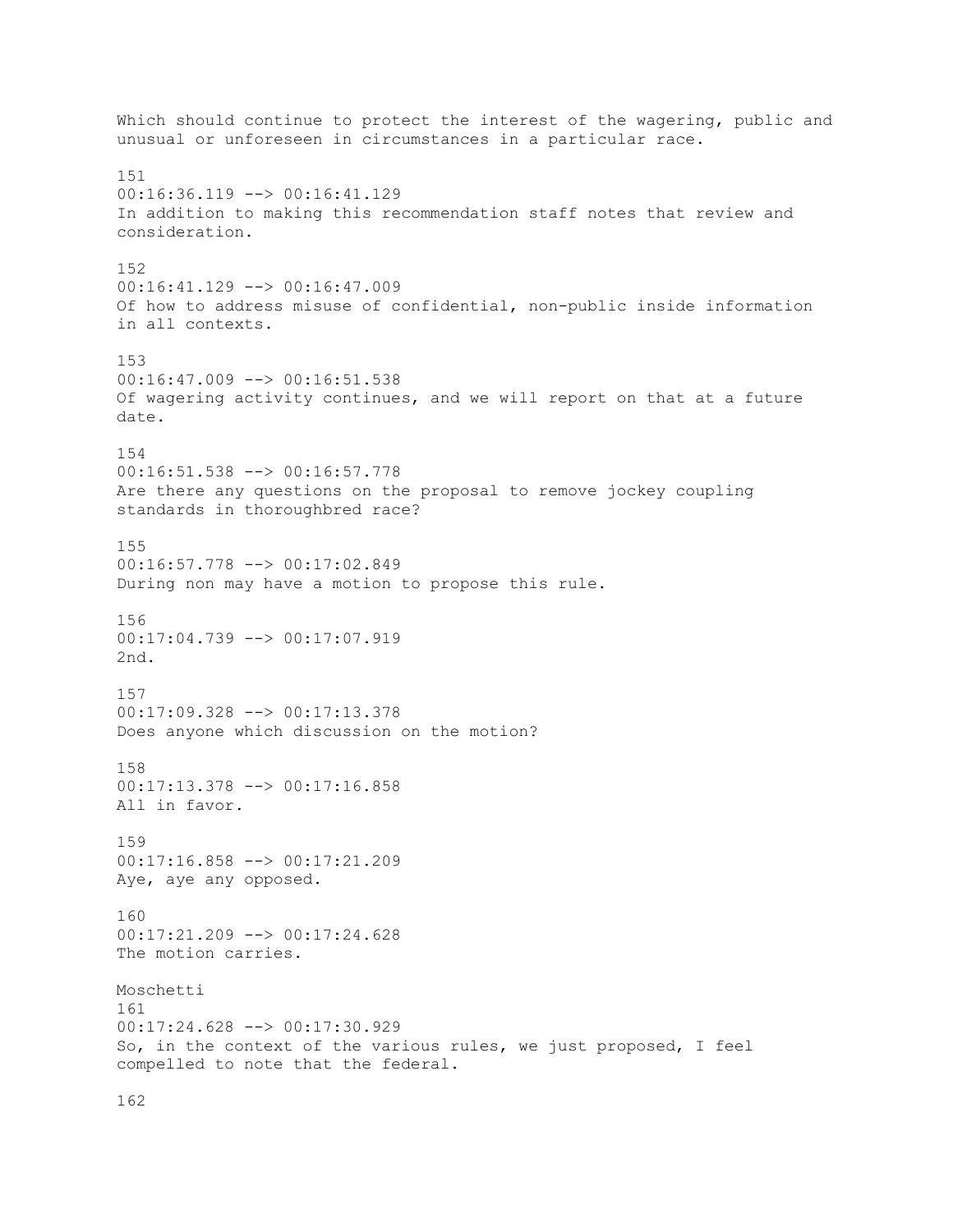00:17:30.929 --> 00:17:35.159 Horse racing industry and safety act was created in part. 163 00:17:35.159 --> 00:17:39.898 To establish a nationwide standard for medication and safety matters. 164 00:17:39.898 --> 00:17:43.259 Due to the interstate nature of horse racing 165 00:17:43.259 --> 00:17:49.138 Activities and their participants, I think the rules and the conduct of racing are similar. 166 00:17:49.138 --> 00:17:56.489 For instance, the pick 4 pick 5 and pick 6 rules are mostly consistent between states. 167 00:17:56.489 --> 00:18:01.499 But there are permutations state to state with treatment of scratches. 168 00:18:01.499 --> 00:18:07.858 Of course, surface changes and carry over. This can cause confusion among the many race. 169 00:18:07.858 --> 00:18:11.068 patrons who wager on interstate. 170 00:18:11.068 --> 00:18:20.489 simulcasting, I appreciate the work of HISA, but recommend that they seek the authority to standardize the conduct. 171 00:18:20.489 --> 00:18:26.189 Of racing activity, so next we have adjudication. 172 00:18:26.189 --> 00:18:32.128 Today we have 4 matters for adjudication and Mr Williams will. 173 00:18:32.128 --> 00:18:37.709 Start off with the 1st, in the matter of Eternal Deli Inc. 174  $00:18:37.709$  -->  $00:18:45.358$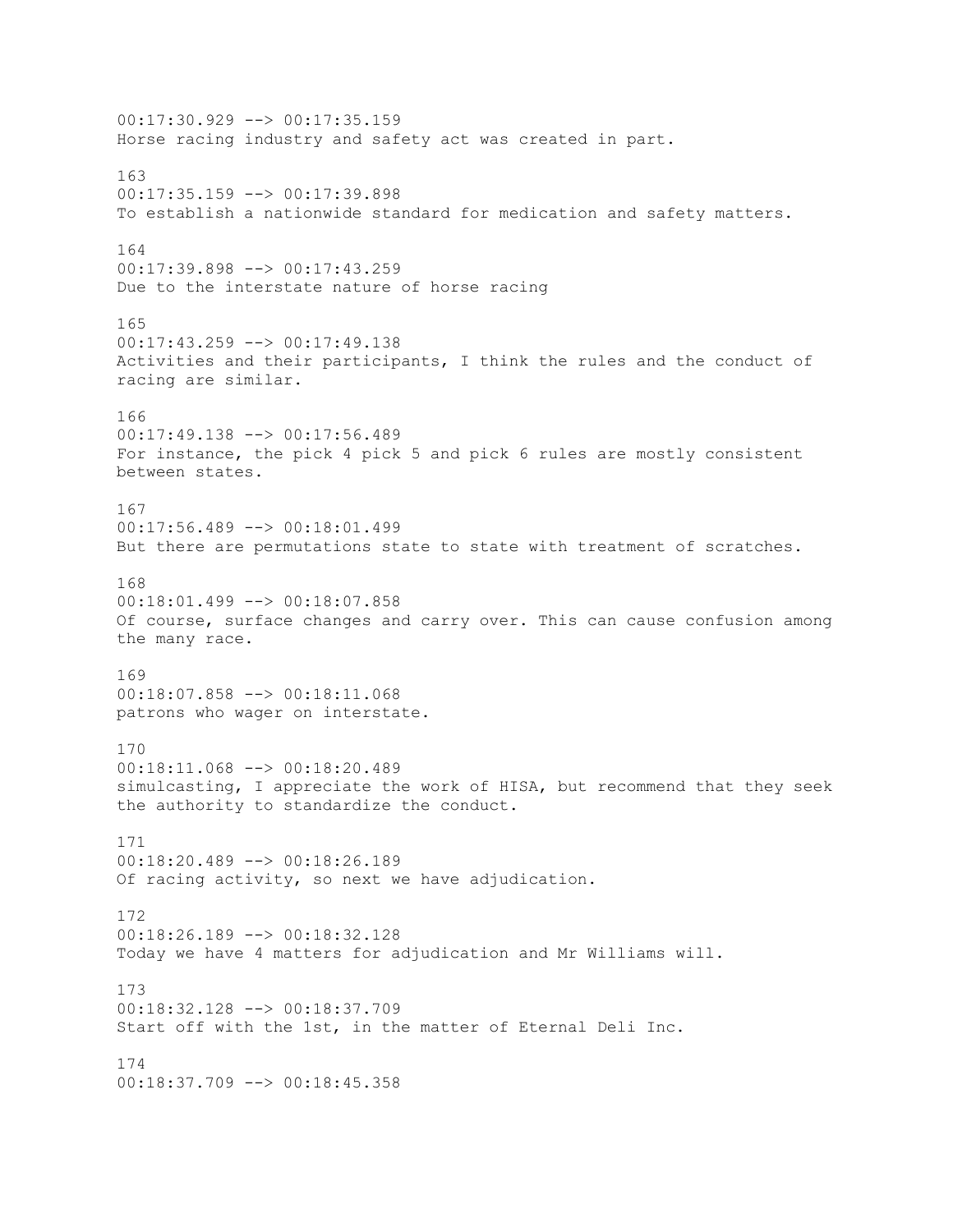On March, 1st, 2021, the bureau licensing issue to notice of license suspension for alleged crimes. 175 00:18:45.358 --> 00:18:50.848 To eternal deli ink, which is located at 115, Main Street in Hampstead. 176 00:18:50.848 --> 00:19:03.628 The notice informed internal deli of a temporary suspension for engaging in conduct that constituted fraud deceit, misrepresentation, or conduct prejudicial to the public confidence in the state lottery. 177 00:19:03.628 --> 00:19:09.298 Specifically, the proprietor of Enternal deli was reportedly arrested on February 23rd. 178 00:19:09.298 --> 00:19:15.929 2021 and charged with misdemeanors of possessing and a legal gambling device and promoting illegal gambling. 179  $00:19:15.929$  -->  $00:19:22.108$ Eternal deli requested a hearing, which was conducted on October 26 2021. 180 00:19:22.108 --> 00:19:28.048 The hearing officer submitted a report dated October 28 2021, recommending that. 181 00:19:28.048 --> 00:19:40.709 Eternal deli's license be revoked the commission considered this matter at a meeting conducted pursuant to the judicial or quasi judicial meetings exception of New York, public officer's Law section. 108.1. 182 00:19:41.999 --> 00:19:47.068 The Commission duly deliberated and considered these matters and determined upon. 183 00:19:47.068 --> 00:19:52.288 A vote of 6 to nothing to sustain the hearing officers report and recommendations. 184 00:19:52.288 --> 00:19:56.038 The next matter in the matter of Richard Banca. 185 00:19:56.038 --> 00:20:03.088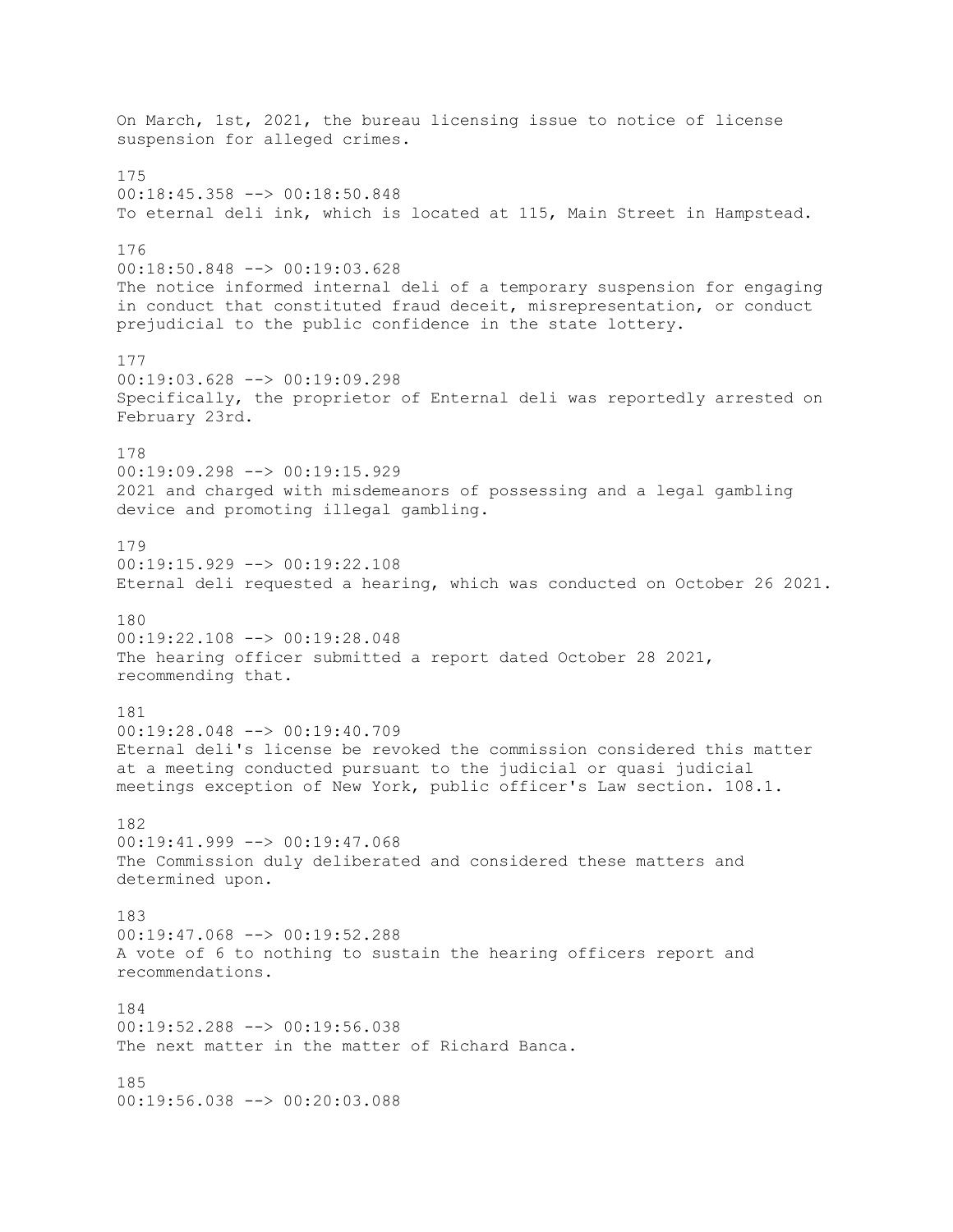And March 2020 harness racing owner and trainer. Richard banker applied to renew his state racing license. 186 00:20:03.088 --> 00:20:07.259 On December, 10th, 2020, the commission issued a refusal. 187 00:20:07.259 --> 00:20:10.288 To renew his license on the grounds that his. 188 00:20:10.288 --> 00:20:16.558 Experience character and general fitness are such that participation and racing and related activities. 189 00:20:16.558 --> 00:20:23.969 Would be inconsistent with the public interest convenience, or necessity, or with the best interests of racing generally. 190 00:20:23.969 --> 00:20:32.969 The licensee requested a hearing and read determination on his license renewal application, which was conducted on September 15th 2021. 191 00:20:32.969 --> 00:20:41.608 The hearing officer submitted a report dated November 25th 2021, recommending that Mr Banca's license renewal will be refused. 192 00:20:41.608 --> 00:20:48.929 The commission considered this matter at a meeting, conducted pursuant to the judicial or quasi judicial proceedings exemptions. 193 00:20:48.929 --> 00:20:52.888 Of New York, public officers loss section 108.1. 194 00:20:52.888 --> 00:20:59.489 The commission duly deliberated and considered this matter and determined upon a 6 to nothing vote. 195 00:20:59.489 --> 00:21:02.519 To sustain the hearing officer's report and recommendations. 196 00:21:02.519 --> 00:21:07.378 Text matters in the manner of a mirror. 197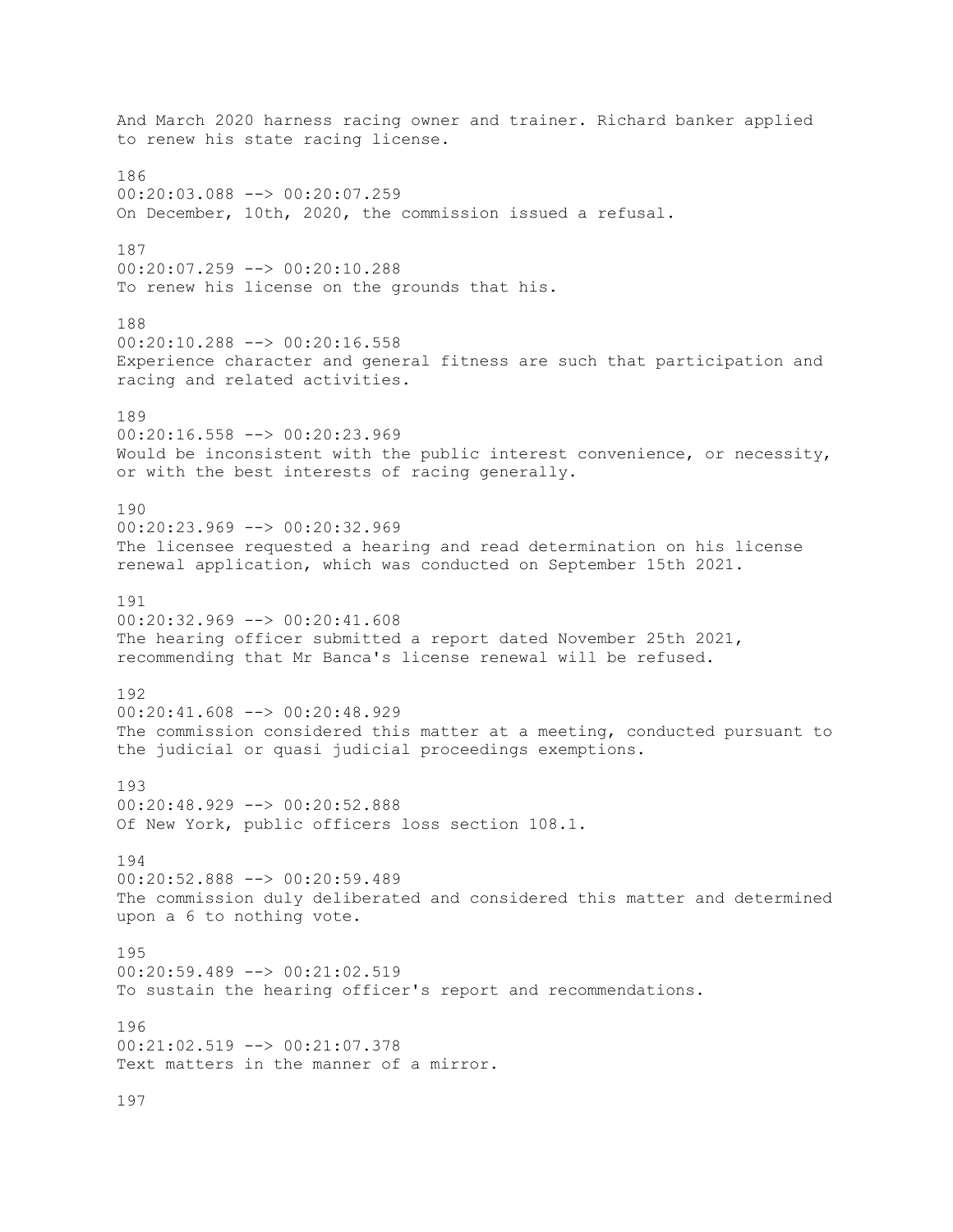00:21:07.378 --> 00:21:13.528 Kelly on September 17th, 2021, the state steward of Belmont park. 198 00:21:13.528 --> 00:21:16.828 Find thoroughbred trainer Amira Chichakly. 199 00:21:16.828 --> 00:21:22.409 2000 dollars for transferring a recently claimed horse to another trainer within 30 days. 200 00:21:22.409 --> 00:21:27.929 Of the claim in violation of commissioner rule 4038.4. 201 00:21:27.929 --> 00:21:40.919 Mr. Chichakly requested a hearing, which was conducted on November 10th 2021. the hearing officer submitted a report to the commission secretary dated January 11th, 2022. 202  $00:21:40.919$  -->  $00:21:44.128$ Recommending the imposition of a 2000 dollars fine. 203 00:21:44.128 --> 00:21:52.439 The commission considered this matter at a meeting, conducted pursuant to the judicial or quasi judicial proceedings exemption of New York, public officer's law. 204 00:21:52.439 --> 00:21:58.108 Section 108.1, the commission dually deliberated and considered this matter. 205 00:21:58.108 --> 00:22:01.108 And determine upon 6, nothing vote. 206 00:22:01.108 --> 00:22:08.398 To sustain the hearing officers report and recommendations in the matter of Timothy masters. 207 00:22:08.398 --> 00:22:17.219 On October 62021 the presiding judge at Yonkers Raceway, fined racetrack, employee, Timothy, Masters, 1000 dollars. 208 00:22:17.219 --> 00:22:21.209 For using profane language, siting commission rules for.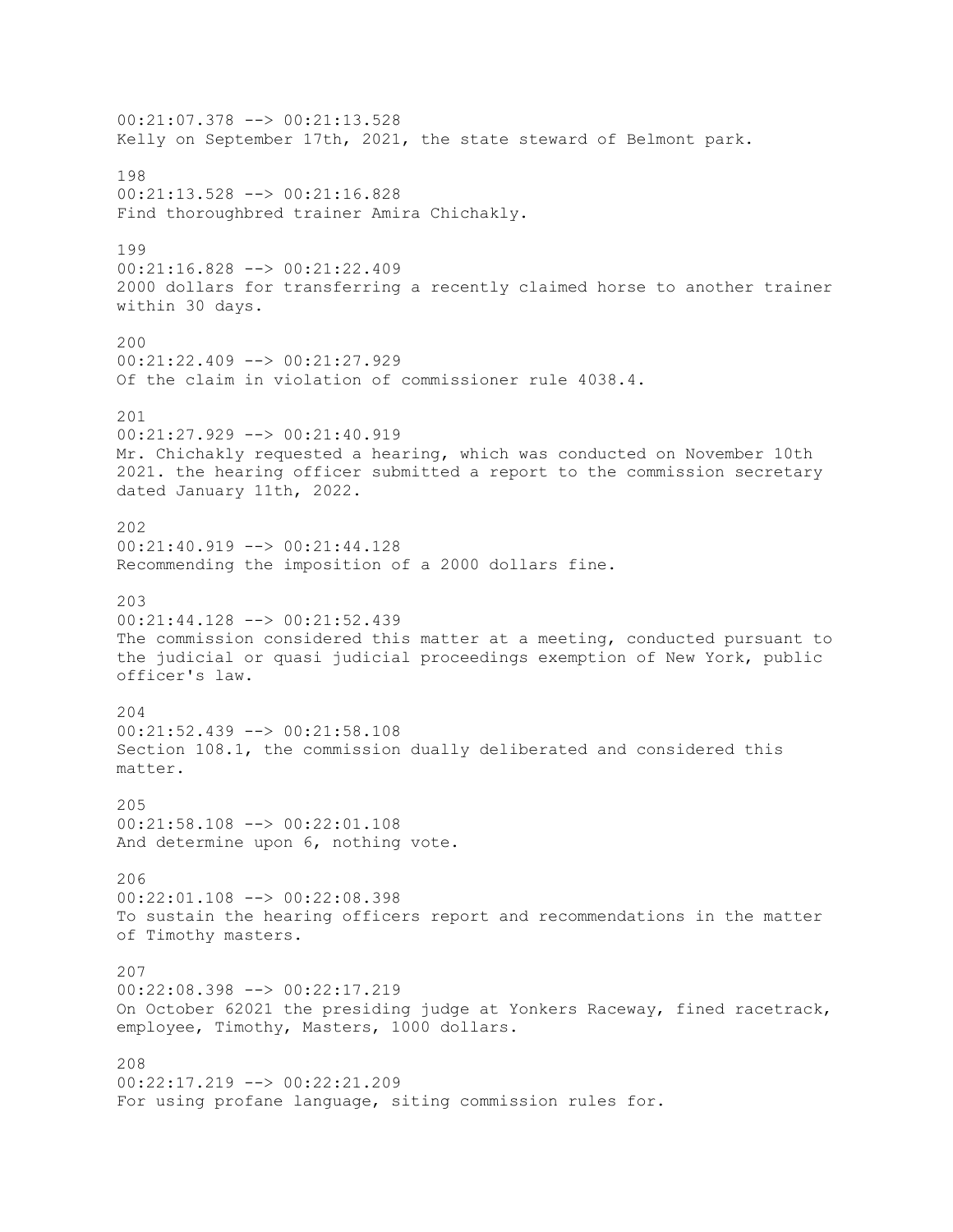209 00:22:21.209 --> 00:22:25.739 4119.2 and 4119.9a point. 210 00:22:25.739 --> 00:22:33.058 Mr \masters requested a hearing, which was conducted on December. 211 00:22:33.058 --> 00:22:37.858 For the hearing the commission staff amended the charges to alleged violations of. 212 00:22:37.858 --> 00:22:45.719 4119.1 related to conduct and 4119.9 relatedto prohibited acts. 213 00:22:45.719 --> 00:22:52.528 The hearing officer submitted a report to the commissions secretary dated January 6, 2022. 214 00:22:52.528 --> 00:22:58.528 Recommending that they find a violation of rule 4119.1. 215 00:22:58.528 --> 00:23:02.818 But not of commission rule 4119.9. 216 00:23:02.818 --> 00:23:07.828 And recommending the imposition of a 250 dollar. Fine. 217 00:23:07.828 --> 00:23:15.148 The commission duly deliberated and considered this matter and determined upon a vote of 5 commissioners. 218 00:23:15.148 --> 00:23:18.749 Saying the hearing officers report and recommendations. 219  $00:23:18.749$  -->  $00:23:29.699$ Commissioner Crotty abstained from voting. Next matter please. That's all the adjudication. Sir. All right. So, beyond the new and old business. 220 00:23:29.699 --> 00:23:32.759 Is there any new or old business to be considered?

221